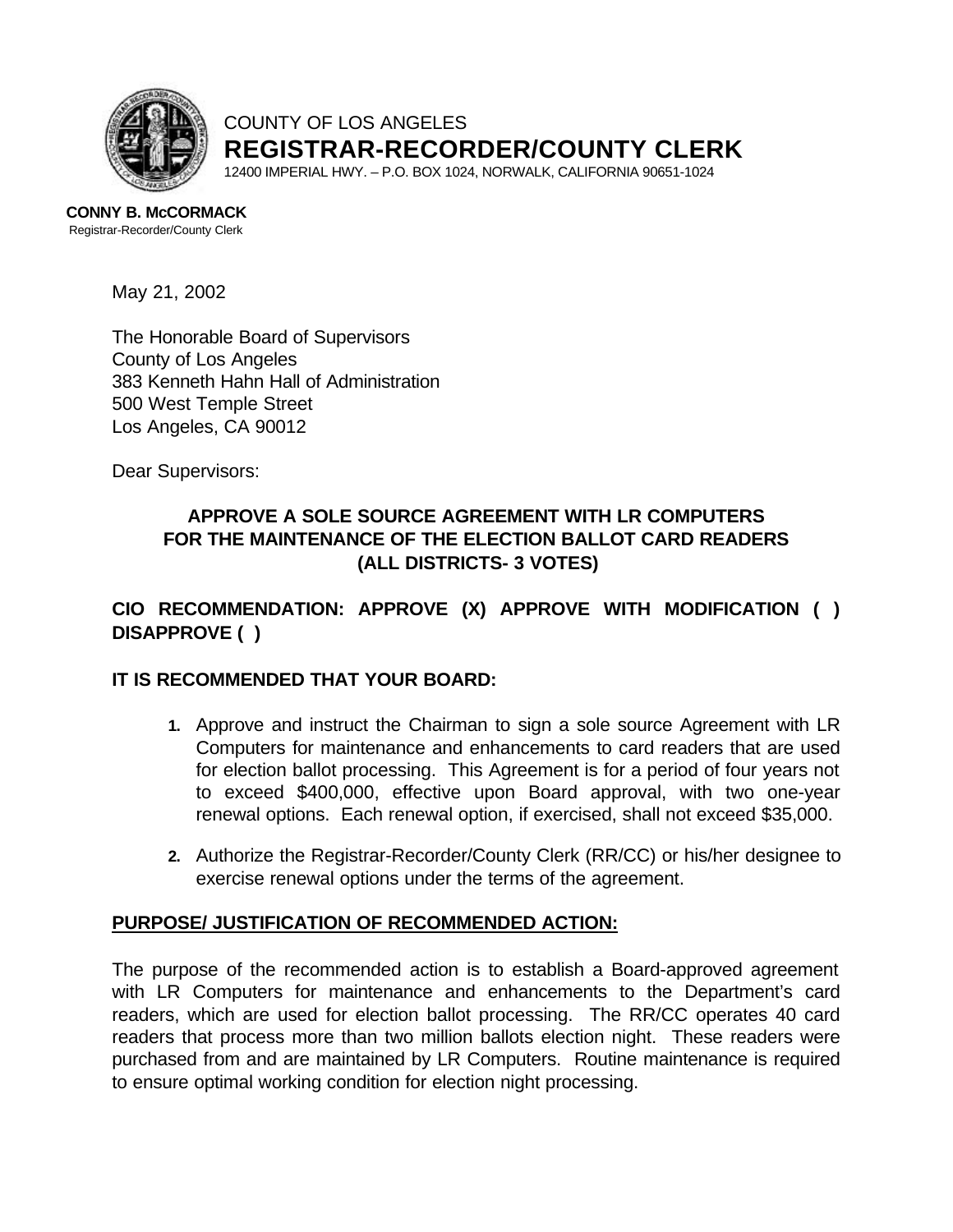LR Computers is uniquely qualified to maintain and support the RR/CC's election ballot card readers. The card readers have been customized to meet the Department's needs and includes a specialty computer chip that the card reader uses to interpret data is designed and patented by LR Computers.

Election card readers are highly specialized and are only sold and maintained by a few vendors. LR Computers is the most cost-effective vendor located in the western United States and the only vendor available election night for on-site standby service if a reader should fail.

Board approval of this agreement will support Department efforts to meet a recent court order decertifying the use of pre-scored punch card voting systems by the November 2004 presidential elections (*Common Cause v. Jones*). To respond to this mandate, the Department plans to implement mark sense ballots that will require processing by highspeed optical readers. This agreement will enhance the existing RR/CC card readers to optically read pencil or pen marked ballots and still retain a processing speed of up to 1,000 cards per minute. Also, these enhancements will require no additional modifications to the Department's existing tally system. Currently, LR Computers manufactures the only optical reader certified by the California Secretary of State.

The Department's ability to maintain and enhance its election ballot card readers would be seriously impaired if the Board does not approve this agreement. The card reader's function is an extremely critical part of the election tally system. They read each ballot and send information about how the voter voted. Their proper operating condition is vital to accurate and fair election results. Moreover, the Department's ability to comply with the recent court mandates will be severely impacted. The Department plans to implement mark sense ballots that will require processing by high-speed optical readers and LR Computers manufactures the only optical reader certified by the California Secretary of State.

## **IMPLEMENTATION OF STRATEGIC PLAN GOALS:**

The recommended actions support the County's Strategic Plan;

- **Goal No. 1**: Service Excellence; Strategy 3: Evaluate Services based on results.
- **Goal No. 3**: Organizational Effectiveness; Strategy 2: Improve internal operations.
- **Goal No. 4**: Fiscal Responsibility; Strategy 3: Increase public and private partnerships.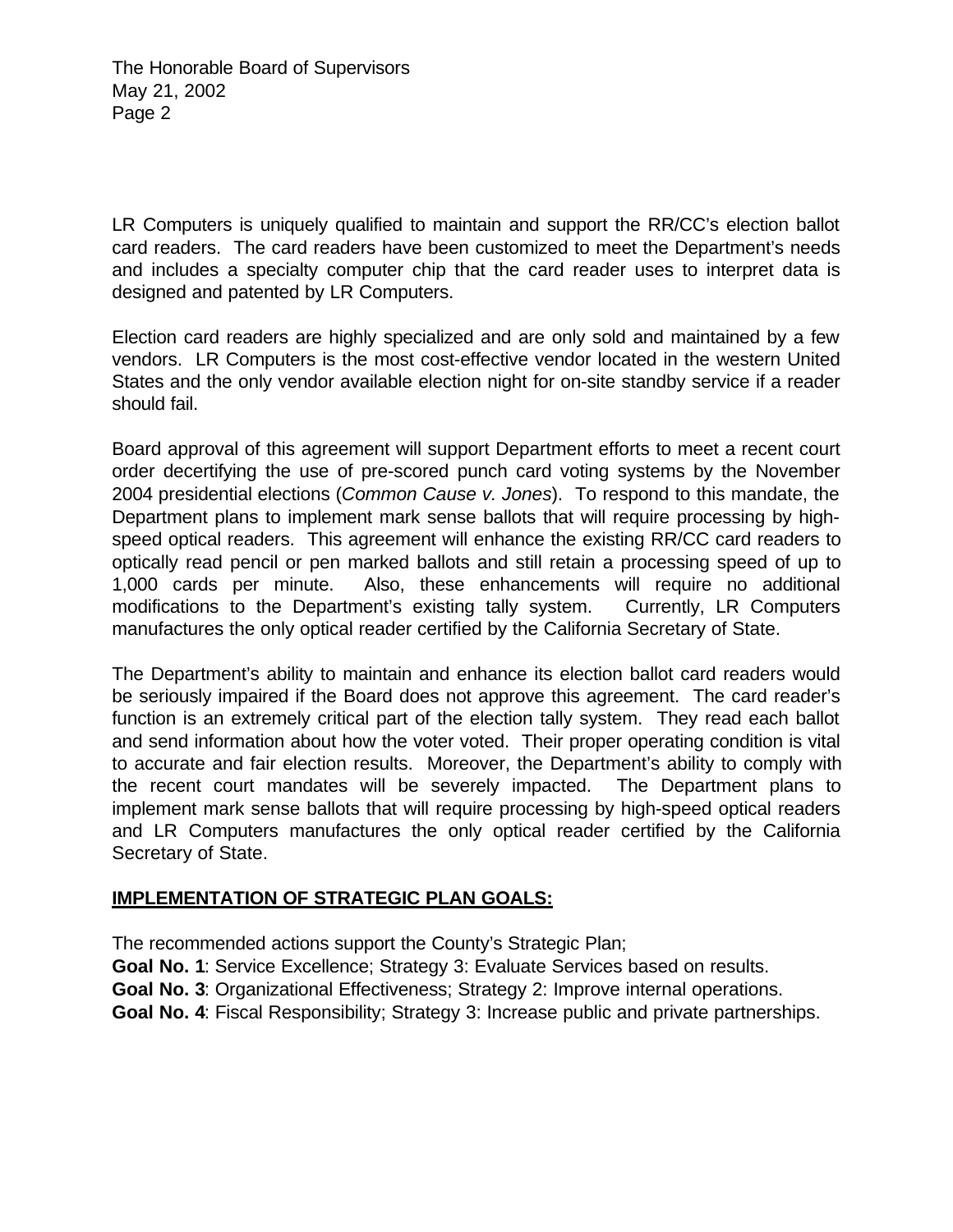The Honorable Board of Supervisors May 21, 2002 Page 3

## **FISCAL IMPACT/FINANCING:**

The contract amount shall not exceed \$400,000 for the period of four years, and if renewal options are exercised, each renewal year shall not exceed \$35,000. Funds are available in the RR/CC operating budget and will be encumbered annually during each fiscal year for the duration of the agreement and renewal year(s), if option to renew is exercised. There is no increase in net County cost.

## **FACTS AND PROVISIONS/LEGAL REQUIREMENTS:**

Your Board is authorized to approve this agreement pursuant to Government Code Section 31000.

The agreement requires LR Computers to give first consideration to qualified County employees targeted for layoff and to consider qualified GAIN participants for employment openings. The agreement also requires compliance with the District Attorney's Child Support Compliance Program. The District Attorney has confirmed that LR Computers has complied with the requirement to file a Principal Owner Information Form with its office.

This is not a Proposition A agreement. The Living Wage Program (County Code Chapter 2.201) does not apply to the recommended agreement. Upon final analysis and consideration of award, LR Computers was selected without regard to race, gender, color or creed. The agreement has been approved as to form by County Counsel.

### **CONTRACTING PROCESS:**

In 1997, RR/CC purchased 40 card readers from LR Computers through Purchase Order and subsequently received maintenance and enhancement services from LR Computers under additional Purchase Orders in 1998 through and 2000. The current Purchase Order will expire on June 30, 2002. LR Computers has satisfactorily provided the routine maintenance and election night support services under the Purchase Order agreements.

Although these services have not exceeded \$100,000 in any single year, the Purchasing Agent has recommended that a Board-approved agreement be established based on the continuing need for services that are expected to exceed \$100,000.

On April 25, 2002, we notified your Board of the intent to negotiate the sole source contract.